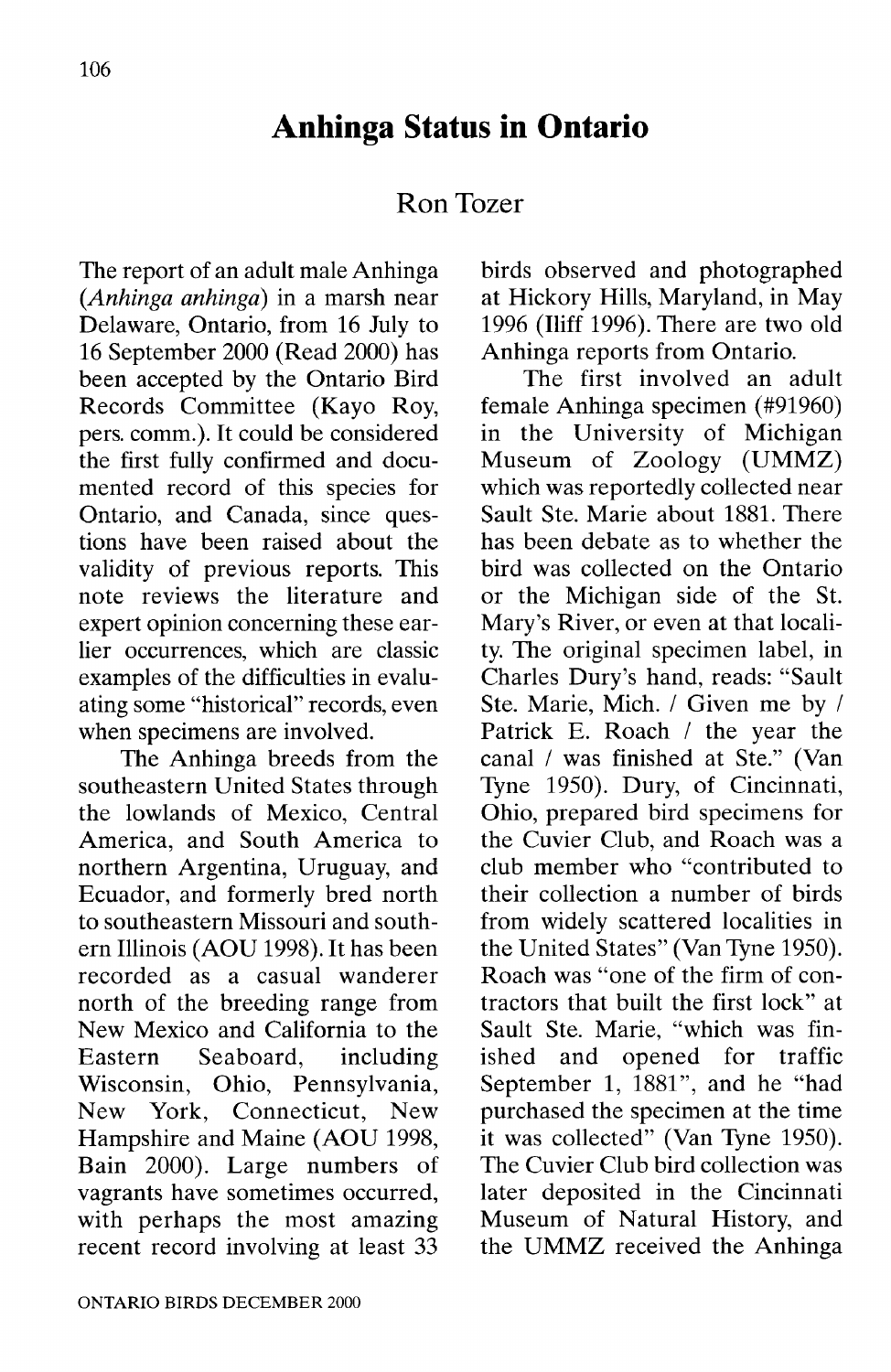specimen in exchange with that institution in 1936 (Van Tyne 1950).

Barrows (1912) stated that it was "extremely improbable" that this Anhinga was actually collected at Sault Ste. Marie, "there being only the barest possibility that a bird of this kind, accustomed only to tropical waters, could have survived more than a few hours in the icy current of St. Mary's River, even had it in some mysterious manner reached that northern point". Instead, Barrows (1912) thought it was "far more probable that this was a Florida specimen included among the wares ofsome curio dealer who was willing to ascribe any locality to the bird which would secure its sale".

In a review of this record conducted in 1936 by Van Tyne (1950), Judge Joseph H. Steere ("an elderly amateur ornithologist of Sault Ste. Marie who knew about the specimen") stated that the bird had been shot by a native on the St. Mary's River at Garden River, *Algoma,* Ontario, 12 miles down the river from Sault Ste. Marie. Van Tyne (1950) concluded that "there seems to be no reason to doubt the authenticity of the record", but conceded that the bird could have been taken "on either side of the International Boundary line; the evidence, however, is in favor of Ontario".

Godfrey (1966, 1986) cited this record, the first Anhinga for Ontario and Canada, although he suggested in a 1969 letter to Sprague that there might be "the slightest doubt remaining" as to whether the bird was collected on

the Ontario or the Michigan side of the St. Mary's River (Sprague and Weir 1984). James et al. (1976) accepted the specimen as the first Ontario record, citing Van Tyne (1950). However, Payne (1983) rejected this record on the Michigan checklist, stating that the specimen "was probably a curio shop import (Barrows, 1912)", and did not mention Van Tyne's discussion of it. Dr. Payne (pers. comm.) has since confirmed that this was "a personal evaluation; there is no evidence one way or the other". In his revised checklist of the birds of Ontario, James (1991) cited Van Tyne again, but dismissed this specimen as an authentic Ontario occurrence, stating that it "has been rejected (see Payne 1983) as a valid record". James (pers. comm.) has since characterized this record as "likely, but not entirely without some doubt".

In summary, there is no question about the identity of the 1881 Anhinga (the specimen exists) and there is no evidence to support anything but wild origin. However, there is some doubt concerning the actual locality where the bird was collected, whether it was taken in Michigan or Ontario, or perhaps even elsewhere.

The other old Ontario record was of an Anhinga reported shot by a native, Billy Brant, on West Lake near the village ofWellington, *Prince Edward,* on 7 September 1904, and later identified by William Carrell, "a sportsman-naturalist, who is well acquainted with birds and who at that time lived in Wellington"